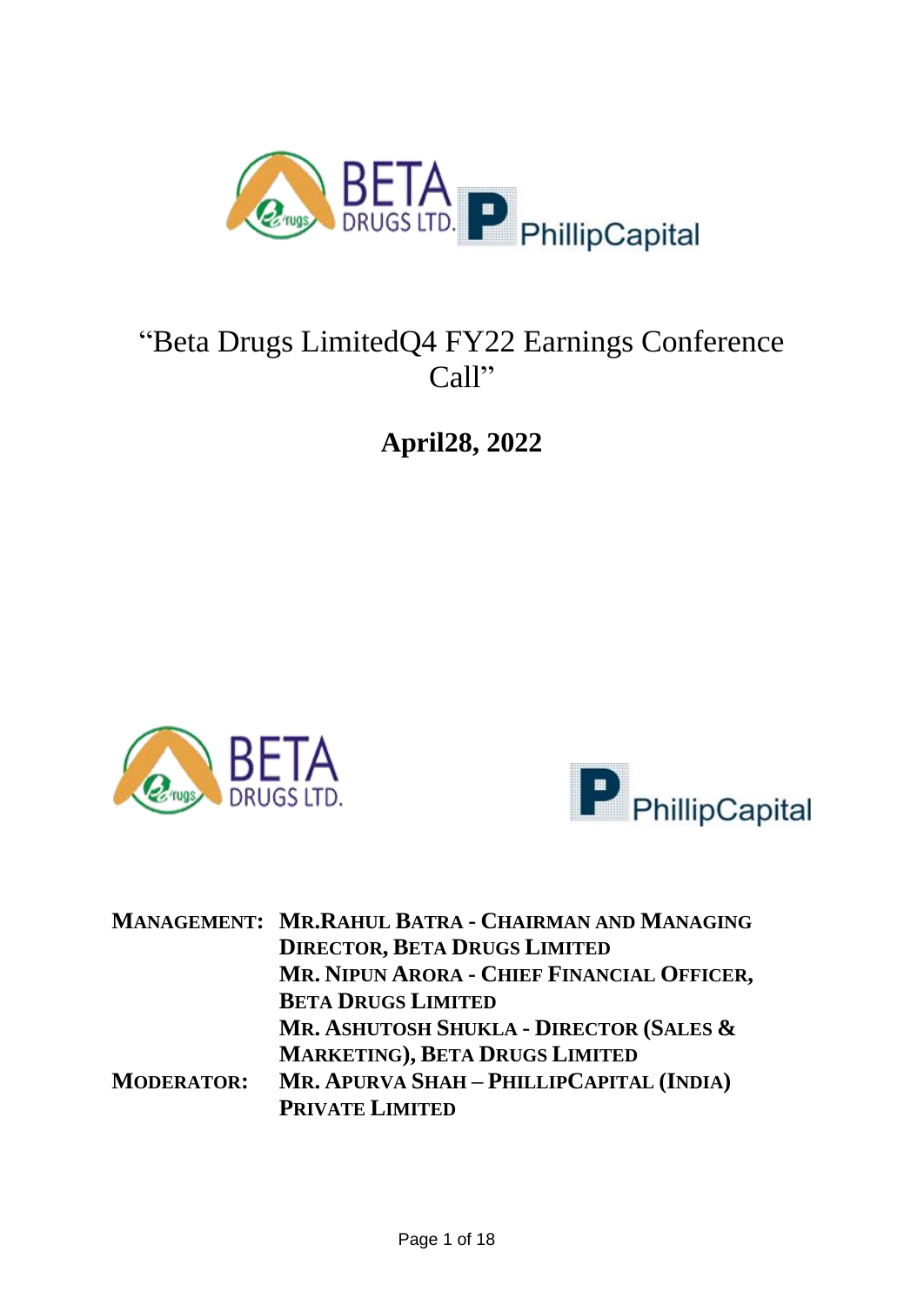

- **Moderator:** Ladies and gentlemen, good day and welcome to FY'22 Earnings Conference Call of Beta Drugs Limited hosted by PhillipCapital PCG Desk. As a reminder, all participants will be in the listen-only mode and there will be an opportunity for you to ask questions after the presentation concludes. Should you need assistance during the conference call, please signal an operator by pressing '\*'then '0'on your touchtone phone. Please note that this conference is being recorded. I now hand the conference over to Mr. Apurva Shah from PhillipCapital(India) Private Limited. Thank you and over to you, sir.
- **Apurva Shah:** Good evening, everyone. On behalf of PhillipCapital, I welcome all of you to Q4 & FY'22 Earnings Conference Call of Beta Drugs Limited. From management, we have Mr. Rahul Batra – Chairman and Managing Director; Mr. Nipun Arora – Chief Financial Officer; Mr. Ashutosh Shukla – Director,(Sales & Marketing);and Mr. Gurvinder Bhullar – Strategic Advisor for the Company.

I now hand over the conference to Mr. Rahul Batra for his opening remarks and then we will open the floor for question-and-answer. Thank you and over to you Rahul Sir.

**Rahul Batra:** Hi! Thank you, Apurva. Good evening, everyone. I welcome you all for the Annual Earnings Call of Beta Drugs Limited.

> To start with, I would like to thank my father, Mr. Vijay Batra who laid down the foundation of this company in 1980s. I would also like to thank Varun Batra, my brother who is working hand-in-hand and taking this vision to next heights. Also, my heartiest congratulations to all the team and my bigger applause for giving their best and committed performance in the last year.

To start with, I will give you a brief on the numbers and analysis.

Beta consolidated revenues from operations for FY'22 has increased by 58% to Rs.183.84 crores from Rs.116 crores compared to the last year. The strong top line has only been because of our own brands followed by our main CRAMS partner and APIs, which we have started selling to the third-parties.

The consolidated EBITDA grew by 72% to Rs.43.5 crores from Rs.25.24 crores compared with the last year. The EBITDA margin expanded from 23.6% from 21.7%. Overall improvement of EBITDA and then account of higher sales of our own brands, exports and cost realizations.Net profit too increased by 112% to Rs.24.8 crores from Rs.11.7 crores.

The Company was able to reduce the debtor days to 90 days as compared to 106days.We just continue to focus on increasing productivity and gaining efficiencies across the value chain. The vision is to become the net debt-free has been achieved last year.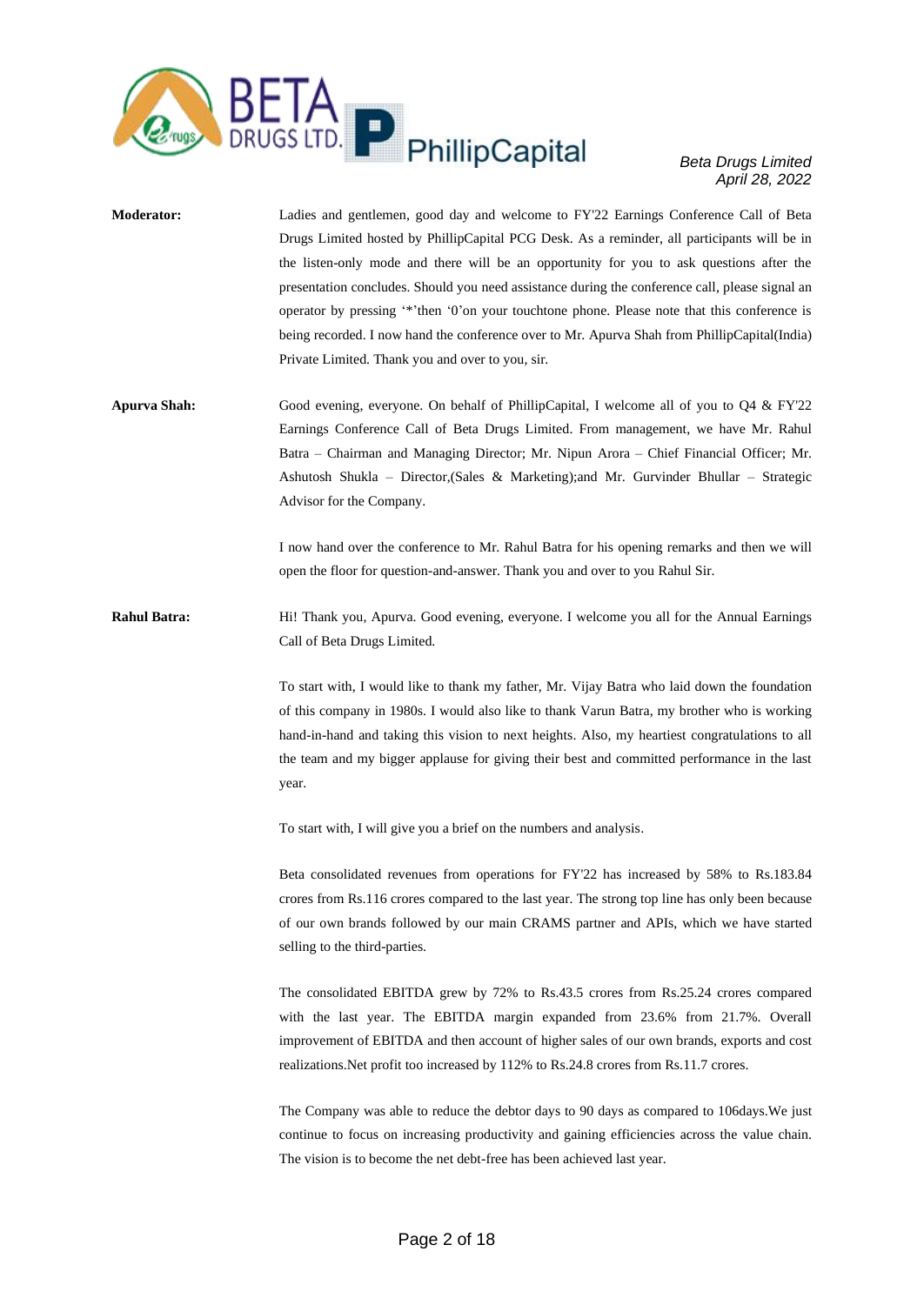

Now, coming on to the Beta Drugs, all about the production facilities: As you all are aware that Beta Drugs has four different plants at different strategic locations. If we talk about the expansions, just now we have completed one major expansion in Beta Drugs plant. The expansion is for the lyophilized injectable capacity. We have increased the capacity by 3x by installing one new lyophilizer.

If we come on to the API plant, which is located at Punjab, we have already commenced the state-of-the-art Micro and QC laboratory. This will help us in filing EU GMP. Already, this lab has given us the benefit and help us in achieving WHO accreditation last year.

In addition, we are also adding up one more line with C-reactors and two glass-lined assemblies. This line will only be for CEP filing and EU GMP approvals. The new lines will be commenced and operational by July-end.

If we talk about Adley formulations as discussed in October, since we had the building ready and we have installed one more separate manufacturing unit for general lyophilized injectables. We have installed two new lyophilizers and initially we'll be only focusing on the OEM part and non-regulated markets. This plant is almost complete and plan to commence by June-end. All the licenses are obtained pertaining to manufacturing and product licenses. We will be focusing on antifungals and immuno suppressants to start with.

The Company's main USP lies towards innovation. I am proud to say that in last one year, Beta has launched 15 new molecules. Beta has now finally stepped towards the DCGI approvals, which was a very-very big hurdle earlier. Yes, this last year, we got first DCGI approval of Azacitidine Oral Tablet. Just now in April, we have recently got one more approval of Cabozantinib capsules in both API and formulation. Company is also awaiting one more approval by June end. This all has happened because of the support of our API, of which we don't have to bank upon any external requirements. Today, Beta has diversified oncology portfolio and with a very strong future pipeline for next five years, for which the work has already started.

Now,I will take you to the business progress for all the vertical wise. To start with our own brands. Beta's own brand has grown 67% as compared to last year. This year, as per IPSOS Data which we got in December, two brands have occupied #1 position in India. There are six brands which have achieved top five positions in the respective markets. Then, growth has been driven only by the new hospital entries, adding lot and lot of many doctors, launching of new nine products.

Another addition towards the own brand is the launch of Azacitidine Oral Tablet, which is that NDDS and used to come in the form of injectable earlier.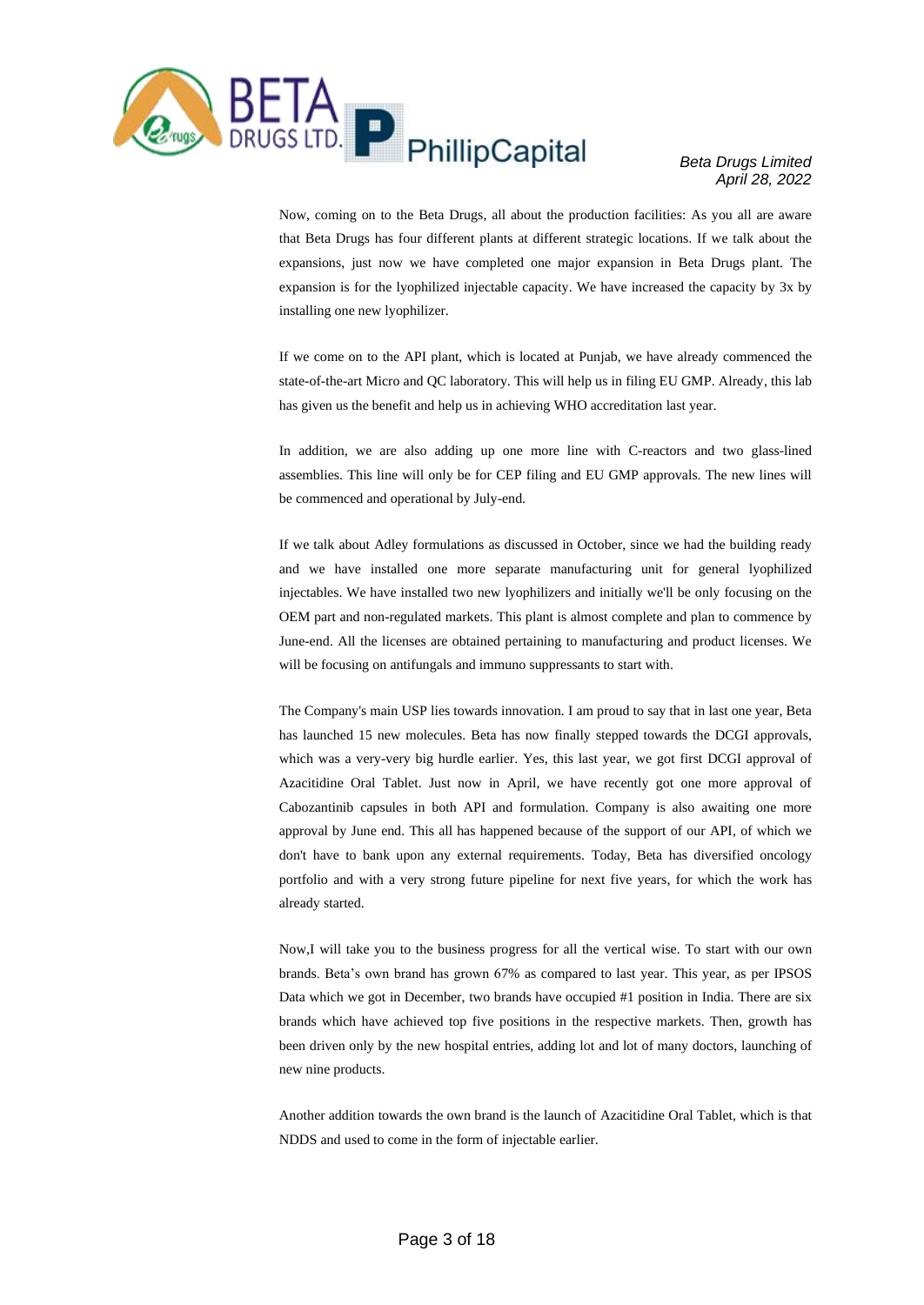

Today, Beta has strong positions with 110 different SKUs for all the therapeutics which includes lungs, hematology, liver, breast, etc., We aim to keep the same pace for the coming years ahead.

Coming on to the international market, our exports ,there's a huge scope in this market. We are trying our level best to gain a certain to respectable amount of position in the international market.

We would like to share first, that we have cleared the pre-audit for INVIMA, that is from Colombia and now the final audit is in next 15 days that is on 15th May. We will get our approval by August and simultaneously we will be putting our dossiers for Colombia. We have already filed many dossiers in Latin American countries. We expect the business to start early 2023.

We have also paid inspection fees for Brazil that is for Anvisa. We are still to get the confirmation on the final date for the inspection.

We have also submitted our first dossier in Thailand and expect an audit soon, but the dates are yet to be confirmed.

So, these three particular audits will give us Anvisa,INVIMA, and,PIC/S.Apart from Europe, US, Canada, we will be catering to almost entire world. This will open our LaTam, Asian and CIS markets. By 2023-24 we will achieve our presence in many of the regulated countries.

As on today, we have specialized experts sales team who are supported by a very dedicated regulatory team. Recently, in last six months, our regulatory team has worked phenomenally well and they have given almost 24 dossiers to be submitted in those markets. Recently, in the last six months, we have signed many agreements and proceed for the registrations. All this will be seen in revenue from 2023-24. We are after this and we are working very aggressively to get the revenue this year, but since it's pharma and the registrations do take time, so the revenues we expect to start from early 2023.

Coming on to the API business. This year, we have received WHO for the facility. WHOGMP certificate not only gives an encouragement to supply the drugs to the local market, but also it opens the avenues for the international market. In Adley Lab itself, we have launched 30 new APIs last year. Adley Lab is among very few companies who are manufacturing molecules like Carfilzomib, Cabozantinib and many more. We have got an excellent team to develop the new APIs on a fast track and constitute the formulations team. Recently, last year, as discussed,Adley Lab has commenced, its state-of-the-art facility to facilitate our quality precision. This facility is only the micro and the QC lab. We are also adding up one more line with three more reactors and two blast assembly lines, only to cater Europe market and regulated market. The production from this line will start by July end and we have taken a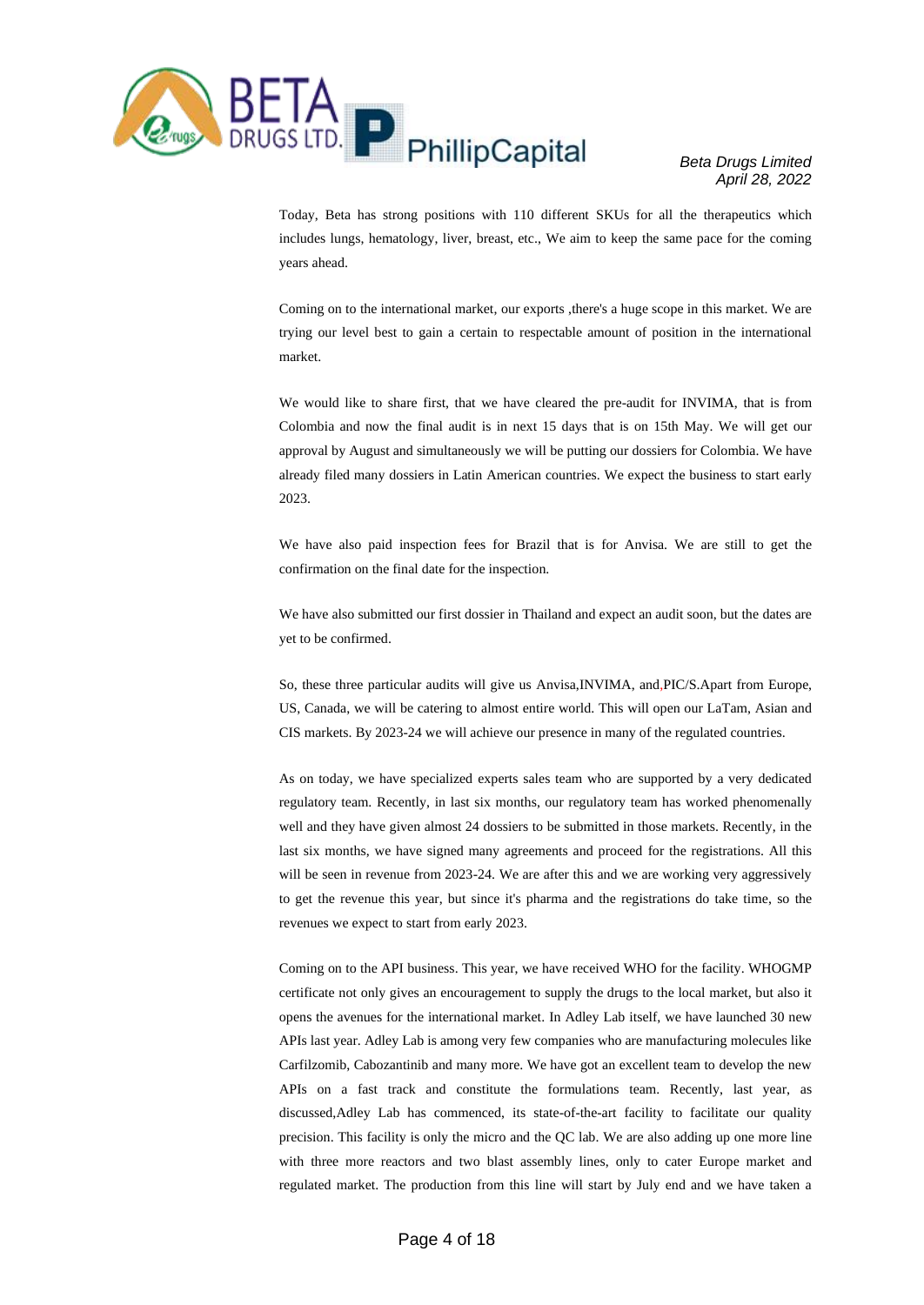

target to file our first CEP for Europe by October end. The products have already been identified. We are going to start filing from October end. We also plan to file many CEPs by the year 2024-25.

Coming onto CRAMS business, CRAMS is a very essential part of our business. In pharma, CRAMS business plays a very important role. We value all our CRAMS Associates. Today, Beta has partnership with almost 50 plus companies and we expect to add five to seven more this year. Last year, we added around seven new companies in our portfolio. There is a lot of leverage in terms of production capacity. So we welcome all the companies on board and committed to give them the best cytotoxic products with the highest quality.I have already given my presentation on all the verticals.

To conclude, I would like to discuss about the past performance and the future for all the verticals. We have a clear roadmap to achieve 30% growth annually. The roadmap has also been designed and framed for next five years. Domestic will be continuing launching the new products as this gives us an edge in the market. We will keep on adding the untapped markets like tier2, tier3 cities. The focus will be to increase the PCPM of each and every individual who is working in the sales part.

API, again, we will have five new developments and we will be filing our first CEP by 2022 this year.

International, again, we will complete all the audits and start the registrations as soon as possible.

So the overall, if we see, the success of the Company totally depend on the commitment. The team which we have right now is very young and very dynamic and they are working night and day to just achieve the numbers which we think so. We expect that the Company will grow at a pace of 30% for the next three to four years. Here, I complete my introduction. Now,we welcome you for the questions. Thank you.

- **Moderator:** Ladies and gentlemen, we will now begin with the question-and-answer session. The first question is from the line of Kunjan Gupta from Client First Wealth Management. Please go ahead.
- **Kunjan Gupta:** Hi, Rahul. Hi, team. As the company mentioned, Beta Drugs is the leader in oncology segment, so I just wanted to know, what is the market size of oncology segment in India and what is the share of Beta Drugs in it?
- **Ashutosh Shukla:** Current market size is around Rs.4,750 crores and our market share is 3.75%.
- **Kunjan Gupta:** So, just doing a 3.5% market share we are the leader, right?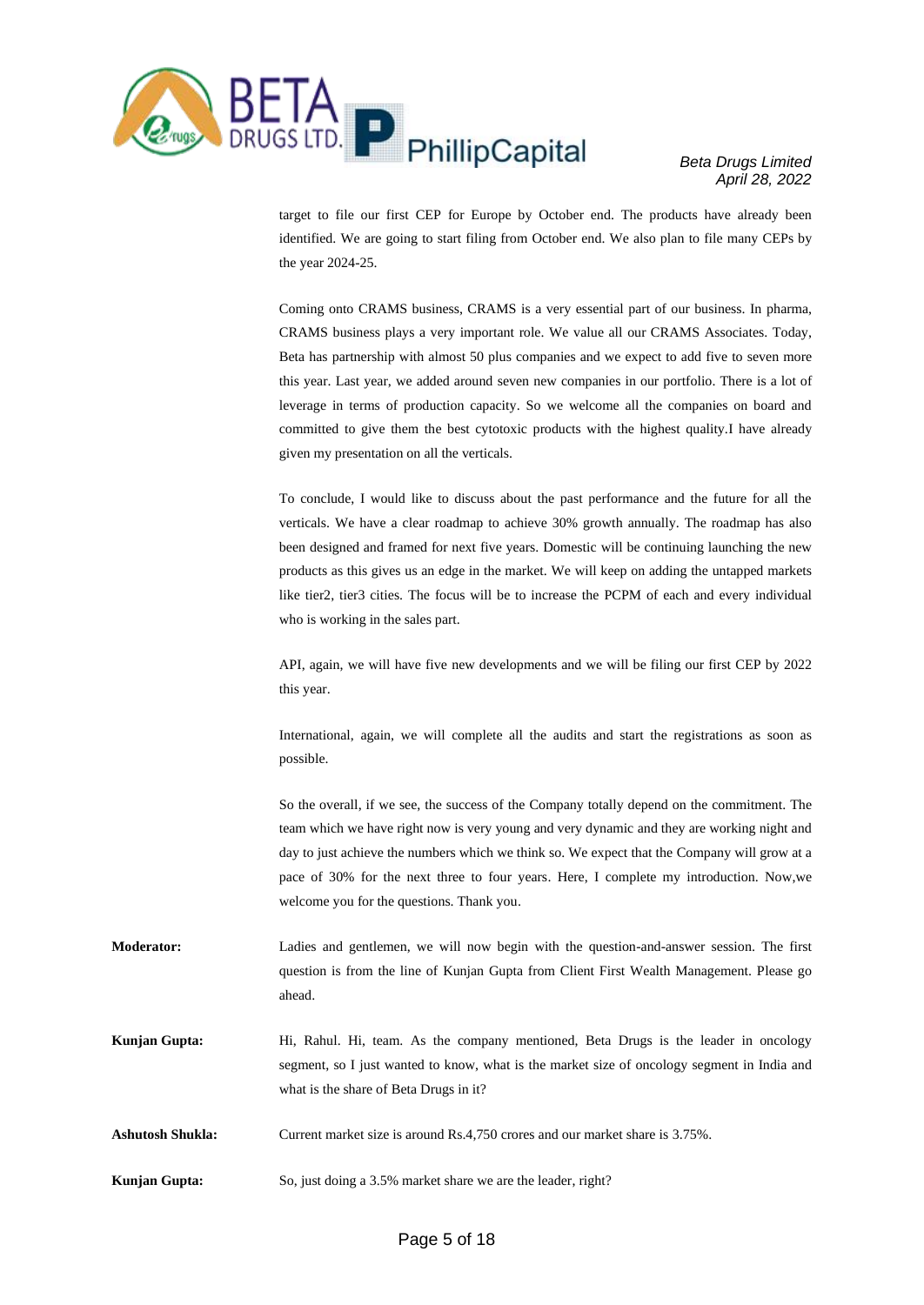

**Ashutosh Shukla:** No, we are not the leaders. We are the leaders for a few of the brands.

- **Kunjan Gupta:** Our margins have increased this quarter. So, what would be the condition of margins in the next three to four years that we see -- it will grow or it will just be stable right like this?
- **Rahul Batra:** Since our presence has increased in the domestic market, the margin will certainly increase. You said about that we are the leaders. Actually, we are not the leader. We are leaders in the six brands plus. Why we say that we are one of the top most oncology leading company, the reason is that we do a lot of CRAMS business as well. So, put together we are manufacturing for 10Indian MNCs. So, 60%,70% of their portfolio is manufactured by us. So, this is the reason why we talk about that we are one of the largest cytotoxic manufacturing company in India.

**Moderator:** Thank you. The next question is from the line of Sanjay Awatramani from Envision Capital. Please go ahead.

- **Sanjay Awatramani:** Sir, I would just like to know that you have given this guidance of 30% growth annually for the next three to four years. So, to confirm this, this is the revenue growth, right, we are expecting?
- **Rahul Batra:** Yes, this is the revenue growth.
- **Sanjay Awatramani: A**nd what can be EBITDA margin, if you can just give some guidance on this for the next three to four years?
- **Rahul Batra:** See, EBITDA margin will grow at a same pace what we have done in the last year. EBITDA margins to grow this year 2022-23, we expect it to grow by 100 basis points, like 24% to 24.5%, then again we will increase to same level. So we see the EBITDA margin to be landing somewhere between 26%to 27% four years down the line. It can be more also since we will be penetrating more of the international market. So, in international market, you can understand how much revenues and how much the price differences are there as compared to the Indian market. So that market is total vacant for us. So we will be targeting mainly the export. So, in three, four years down the line that EBITDA margins 100% will be on a higher side.
- **Sanjay Awatramani:** Any major challenges or major risk we are facing, I mean, you filed many of these approvals in the multiple countries, right?
- **Rahul Batra:** See, we used to face some major challenges in terms of documentation, all the challenges have become a part of our everyday work now. So, every day there is a new challenge. So now this is a regular improvement which we are doing from last two years, and now our team is well placed in terms of whatever approvals we are looking forward. In case of audits, the team is well Versed,in terms of documentation, the next team is well versed. So everything is in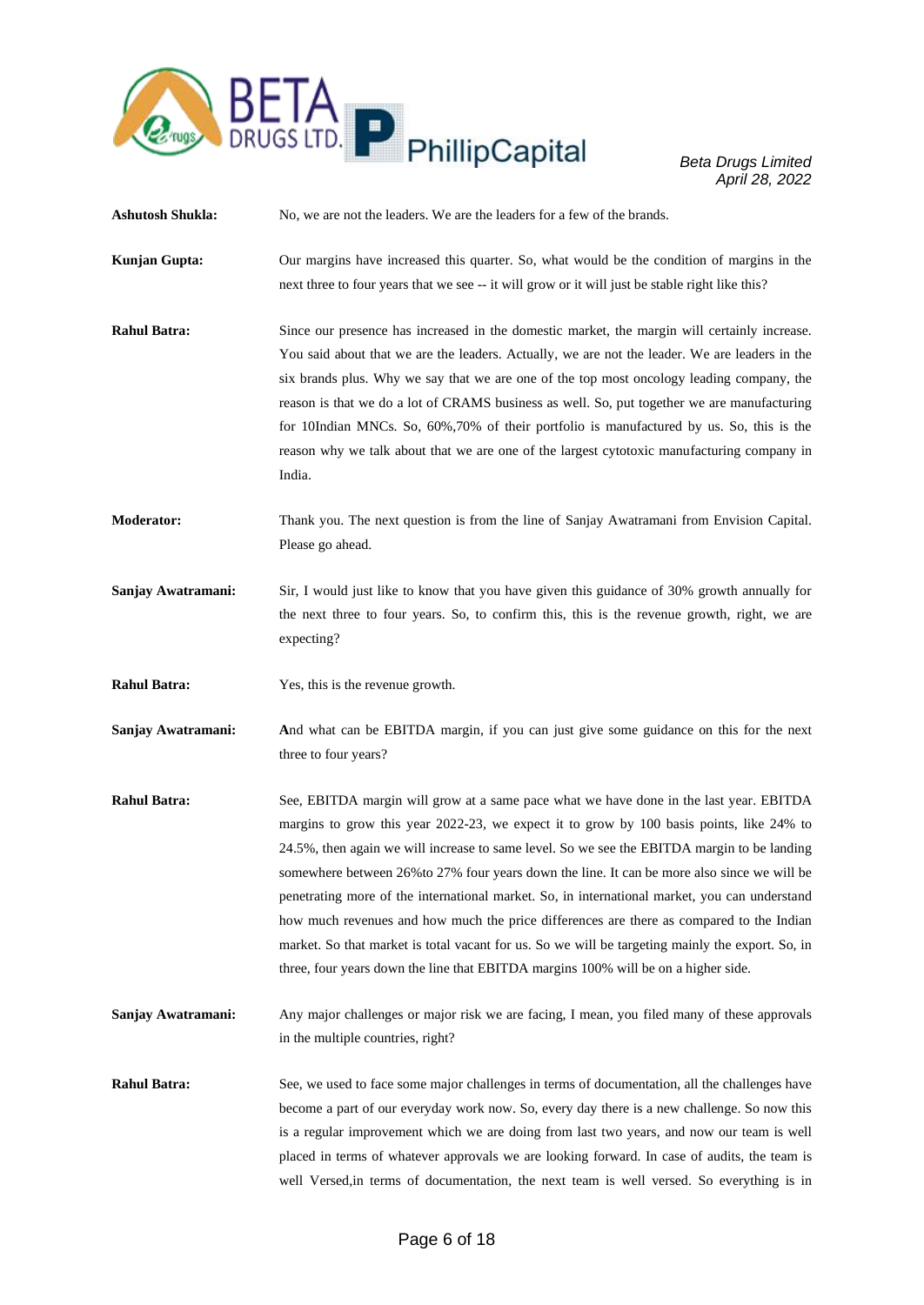

process. And if you see the challenges, the challenges will do come in life but as per our experience, we will face those challenges and we will come out our best.

**Moderator:** The next question is from the line of Dhiral Shah from PhillipCapital. Please go ahead.

**Dhiral Shah:** Sir, as I see that industry is growing at 20%, but we as Beta Drugs has grown almost at 65% in FY'22. So, how come you have made this growth rate possible?

**Rahul Batra:** I would like to say that we actually have a very right people on the board, it means that the company is driven by all the young forces. We have launched very new products, then the product identification is one of our priority, where our team is working very aggressively right from sales point and to the development point. So, both the teams are working in coordination, where one is identifying the product, one is developing the product. So, the time when we decide in launching a product is not more than six to nine months. So, this is one of the reasons we are growing at a higher pace. We believe in innovation where there are a lot of development in terms of oncology products are concerned. So, last year, like I discussed about Azacitidine Oral, so it used to come in injectable form. So, we converted in the tablet form, launched in the market. So, this is one NDDS we have launched. So, we are working on very new NDDS in this year as well. Maybe those NDDS will be launched next year. So, this is one of the key factors, the innovation, the right people on the board. Then one important factor why we have grown with this percentage is backwardly integrated. We are actually one of the very few companies in India who are backwardly integrated. So, there are a very few companies who are manufacturing API and formulations both. So, we are doing both the things simultaneously. Then the main point which we think in terms of our 65% or higher growth rate as compared to the industry is that we are very customer-oriented, that is a core of our business, whether it comes in the terms of the CRAMS partners, whether it comes with doctors or whether it comes with the international partners. So, all these four things I think will make us prominent and give us a good growth in the future also.

**Dhiral Shah:** Sir, oncology is the most happening therapy area in the pharma industry and you said that our market share is almost around 3.5% to 4%. So, where do you see this Beta Drugs five years down the line in the oncology segment?

**Rahul Batra:** So, what we see is that we intend to grow at 30% every year for next five years, and we want to gain a leadership position in oncology industry. We have planned and we have marked our presence and we have just started in all the semi-regulated countries. So, our target is to cater all the regulated market after this, that is Europe, then we will be focusing only on the Latin, CIS through all these different accreditations. We as a team has already started working on this direction. We plan to launch at least five to six new innovative APIs which can become 10 crores plus brand for us. By actually doing this, we can actually think of achieving a leadership position in oncology industry. So next five years down the line, we can only be thinking of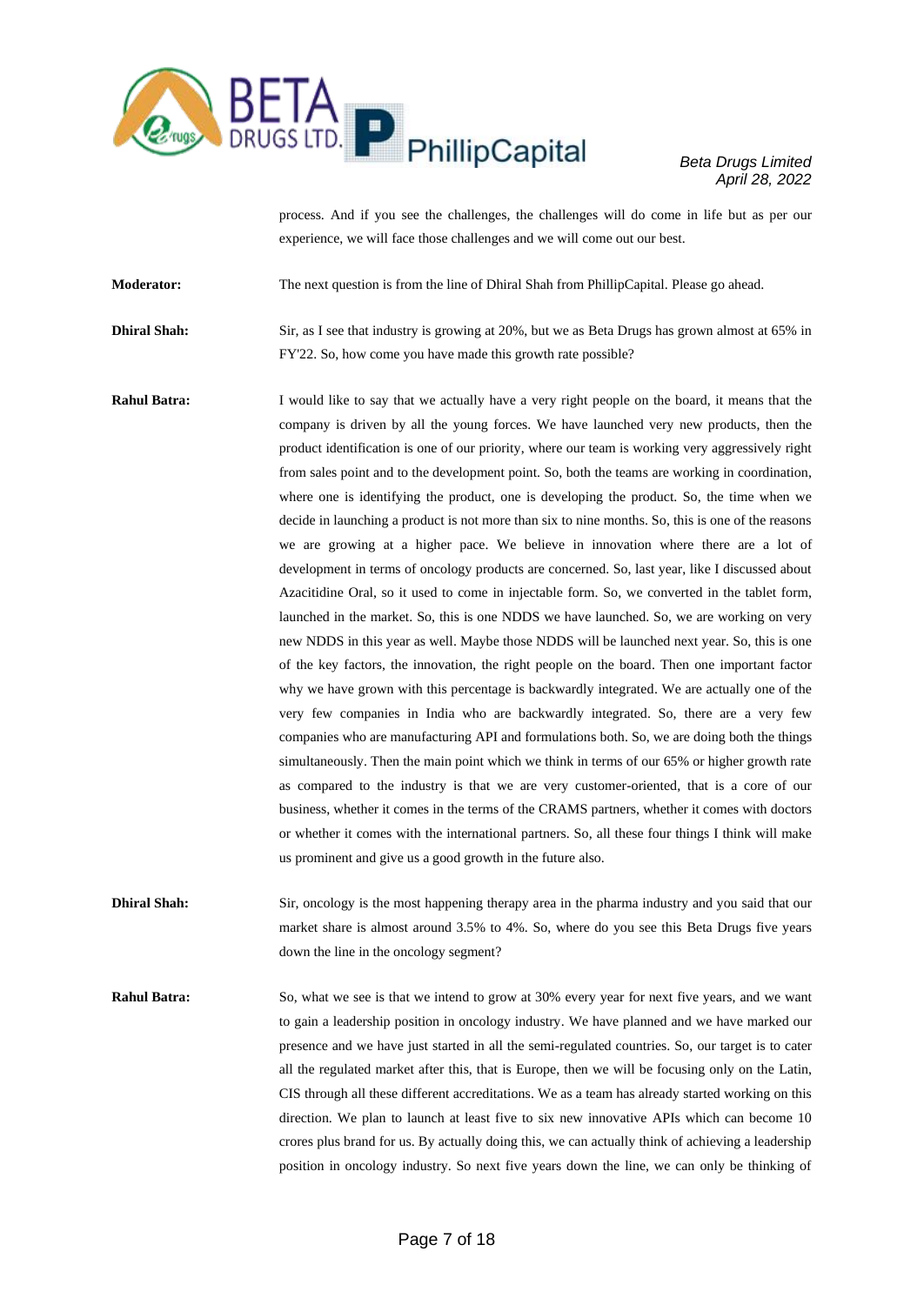

gaining a leadership position and that can only happen with all these things --new innovative molecules, new markets, new strategies, new approvals, then all these three combined together will help us gaining that position.

- **Dhiral Shah:** Sir, when you say leadership position, so any ballpark figure in terms of market share that you are targeting?
- **Rahul Batra:** We intend to have 14% to 15% market share.

**Moderator:** The next question is from the line of Yogesh Tiwari from Arihant Capital Markets Limited. Please go ahead.

**Yogesh Tiwari:** Basically, I wanted to understand a little bit on the raw material side. So, if you can help me to understand which would be your top three raw materials in terms of contribution to cost? And are you seeing any inflationary pressure on that side?

- **Rahul Batra:** See, oncology, if we talk about the raw materials, so our basic right now is that 70% of our API sourcing is backwardly integrated. So, if we talk about the top three raw materials which we are manufacturing at Adley Lab facility and supplying to Beta, our Fosaprepitantis one, then Enzalutamide is one, and third one is Methotrexate. So, these three APIs contribute a lot to the volumes. Then the cost inflation is definitely there, but on the same side, we are getting a smoother run over the increasing a cost for the customer end also.So the only advantage we have right now is that, as I told you, that we are backwardly integrated, so we do not have to be like so much worried about the API costs, because API is one thing which is making it sustainable, which is making it more profitable. So Beta can add up more margins after developing new and innovative molecules through its API company.
- **Yogesh Tiwari:** If you can throw some light on what is the current working capital days and how do you see it going forward?

**Nipun Arora:** We have continuously improved a lot in working capital days; the working capital days earlier in the last year were 92 days and now it is 70 days. This is because we are working majorly on deb to rrealization and reducing our debtor days. Inventory days also reduced a lot; if you compare inventory days we have reduced from 50 days to 44 days. So, it is continuously going better.And if you see the debtor number from Rs.33 crores debtors in the last to last year, now it is Rs.45 crores. Obviously, compared to turn over if you compare it, then the debtor days have reduced a lot by five, six days.

- **Yogesh Tiwari:** And any major driver for the reduction in debtor days?
- **Nipun Arora:** Better realization and continuously follow ups.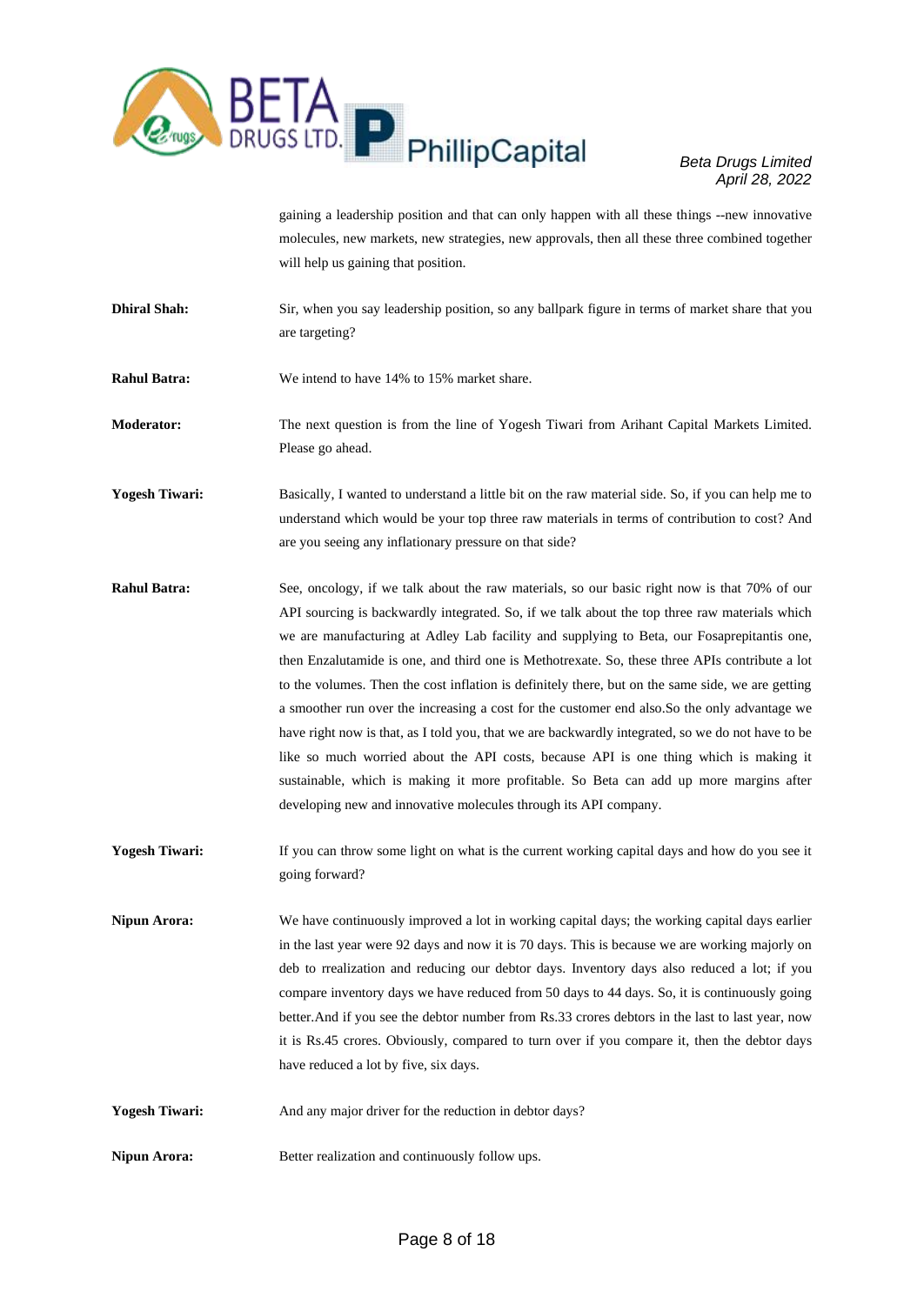

| <b>Yogesh Tiwari:</b> | In terms of client mix?                                                                                                                                                                                                                                                                                                                                                                                                                                                                                                                                                                                                        |
|-----------------------|--------------------------------------------------------------------------------------------------------------------------------------------------------------------------------------------------------------------------------------------------------------------------------------------------------------------------------------------------------------------------------------------------------------------------------------------------------------------------------------------------------------------------------------------------------------------------------------------------------------------------------|
| <b>Nipun Arora:</b>   | It is a persuasion which we are doing with all the clients, whether its own brand, whether it is<br>CRAMS, whether it's export, so we try to get our payments realized well on time. So, this is<br>one step which we have taken last year. Even though the sales might be less by Rs.1 or<br>Rs. 2crores, but the payment realization has to be on time and it's just the persuasion of the<br>entire team, which has brought the debtor days down.                                                                                                                                                                           |
| <b>Yogesh Tiwari:</b> | This working capital days currently sustainable, right, we are going in future also like in the<br>next two to three years?                                                                                                                                                                                                                                                                                                                                                                                                                                                                                                    |
| <b>Nipun Arora:</b>   | Definitely, definitely, not even sustainable, rather it will reduce.                                                                                                                                                                                                                                                                                                                                                                                                                                                                                                                                                           |
| <b>Yogesh Tiwari:</b> | Any particular reason for reduction if I can understand that.                                                                                                                                                                                                                                                                                                                                                                                                                                                                                                                                                                  |
| <b>Nipun Arora:</b>   | Because most of the people should be shifted from say 60 days to 30 days or say 90 days to 75<br>days. These are the systems which we are changing right now.                                                                                                                                                                                                                                                                                                                                                                                                                                                                  |
| <b>Yogesh Tiwari:</b> | On the inventory days front also you told it has come down. So any particular driver over there<br>on reduction point?                                                                                                                                                                                                                                                                                                                                                                                                                                                                                                         |
| <b>Nipun Arora:</b>   | Production people are working in process cycle time also. So, this has resulted in the reduction<br>in working capital.                                                                                                                                                                                                                                                                                                                                                                                                                                                                                                        |
| <b>Yogesh Tiwari:</b> | Like going forward, you are targeting the CIS countries as well. So just to understand the<br>process over there, how much time it takes for approval and will there be any effect of the<br>current geopolitical situation on business in the CIS countries?                                                                                                                                                                                                                                                                                                                                                                  |
| <b>Rahul Batra:</b>   | CIS, as per today, there are only two regions which are disturbed, that is Russia and Ukraine. I<br>have just been to Uzbek like last month only. So there is no problem in Uzbek rather my sales<br>team has traveled to Kyrgyzstan and to Kazakhstan. So both these areas also not even<br>disturbed. So a lot of opportunities will come from the Russia base, where like unregistered<br>products will also go to Russia. So we are exploring many opportunities in CIS countries right<br>now. We just started supplying to Georgia. We have registered two products in Georgia and<br>just started supplying there also. |
| <b>Yogesh Tiwari:</b> | Just to understand how is the margin profile in CIS compared to other regions -- is it better<br>than average or it is like along the gross margins range?                                                                                                                                                                                                                                                                                                                                                                                                                                                                     |
| <b>Rahul Batra:</b>   | It is better than average.                                                                                                                                                                                                                                                                                                                                                                                                                                                                                                                                                                                                     |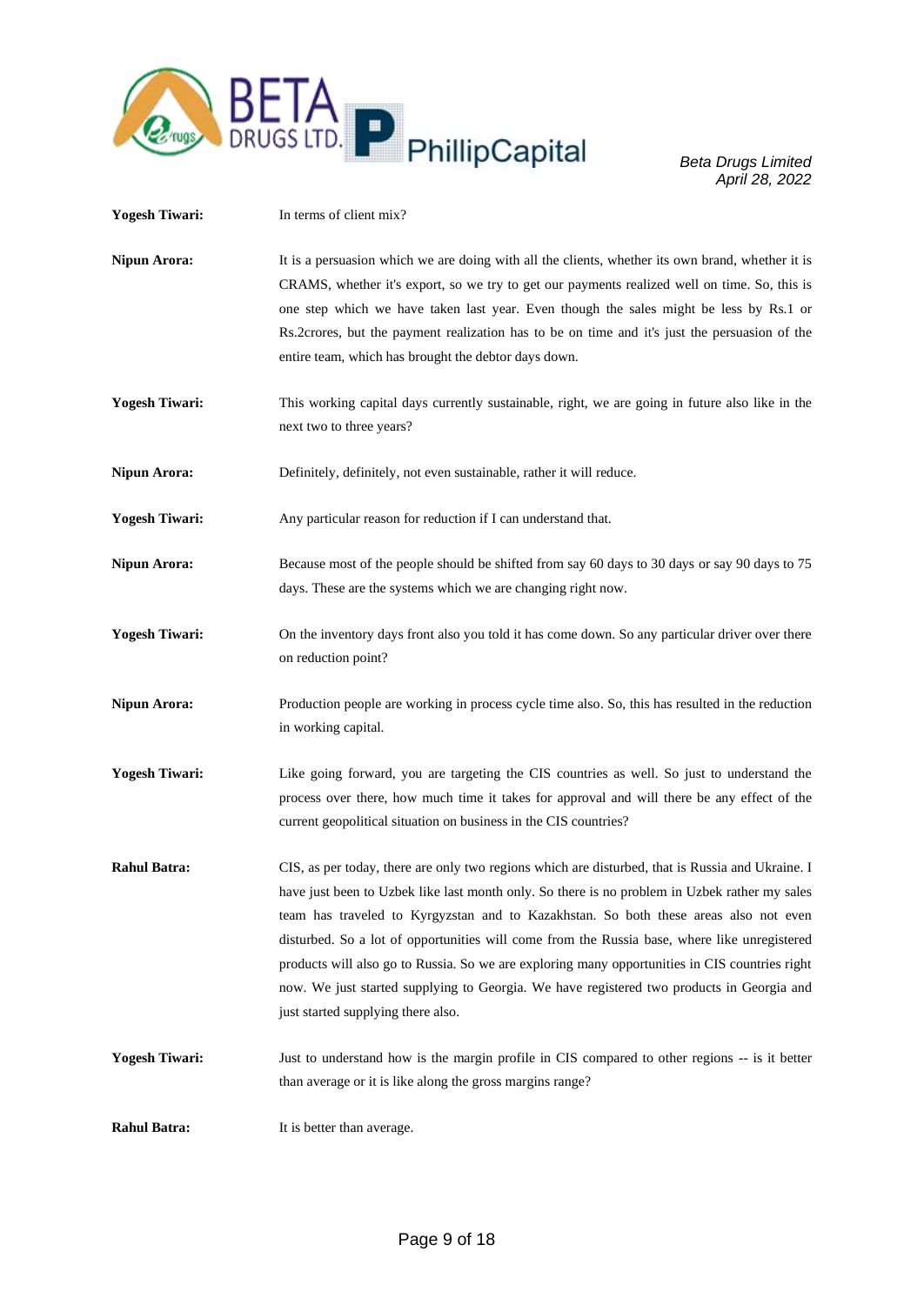

Yogesh Tiwari: And finally, on China, like any raw material dependency, or what would be the percentage dependency on China?

**Rahul Batra:** We used to source around 40%, 50% of our KSMs from China only for our API plant, but now we have reduced that also, and we brought it down to 30%-35%.And for this, we have just got an allotment of a new land in Himachal that we have got in a particular area, which is only for the API. So, we are planning after two, three years down the line to manufacture all the intermediates at that facility only. So that is again an expansion plan, which we are planning for 2024-25. Like after three, four years, we might reduce the total dependency on China, but as you know, the China is the main source for all the KSMs for the entire world. They are building on economies of scale. So we want to replicate that economy of scale in India and our product line is very, very, different. So we have to work on the technology to get the KSMs done in this area only. So overall, the dependency has reduced but still, there will be a huge dependency in China, because reason is China, the rates, the prices and the new development which China does, no other country does that in KSM part, not in the API, not in the formulations.

**Moderator:** The next question is from the line of Raghav from Ace Capital Services. Please go ahead.

**Raghav:** Sir, my question is related with the new product launches we are doing for our domestic market. I can see we have a very healthy pipeline over last two years, even this year, but going forward that product launch is going down. So like we have four and then three and then three till 2025. So I wanted to understand the reason behind it, is it because there're not enough molecules, patent expiry kind of a thing or because we are focusing for our next leg of growth, let's say exports, maybe not so much on domestic markets where margins are high, so what is the reason of our new product launches ramping down in the future?

**Rahul Batra:** Not in any case, we are just diluting the domestic market. Domestic market is always our prime focus and we will be putting our focus in the domestic market primarily. So if we see the product launches, if we had done, that is around nine products last year, then before that three products, this year also we will be doing around eight products. We have list ready for 35 new molecules which are becoming operated by 2025. Maybe we have not mentioned on the slides that we are planning for those products, but those list is already ready and we have started working on 8-12 molecules which will be launched by 2023-24. So, this year again four, five molecules ,next year again four, five molecules then after that again five, seven molecules. Not only this, we are also working on one NDDS technologies also. So there is one product, which we want to launch and we are just working on that line. Maybe we have not put in the presentation, but as soon as the products are developed. Since these are something unique and very difficult to make. So, our team should be very committed and they should be very confident about launching those products. So, once we are on the final phases of launch, we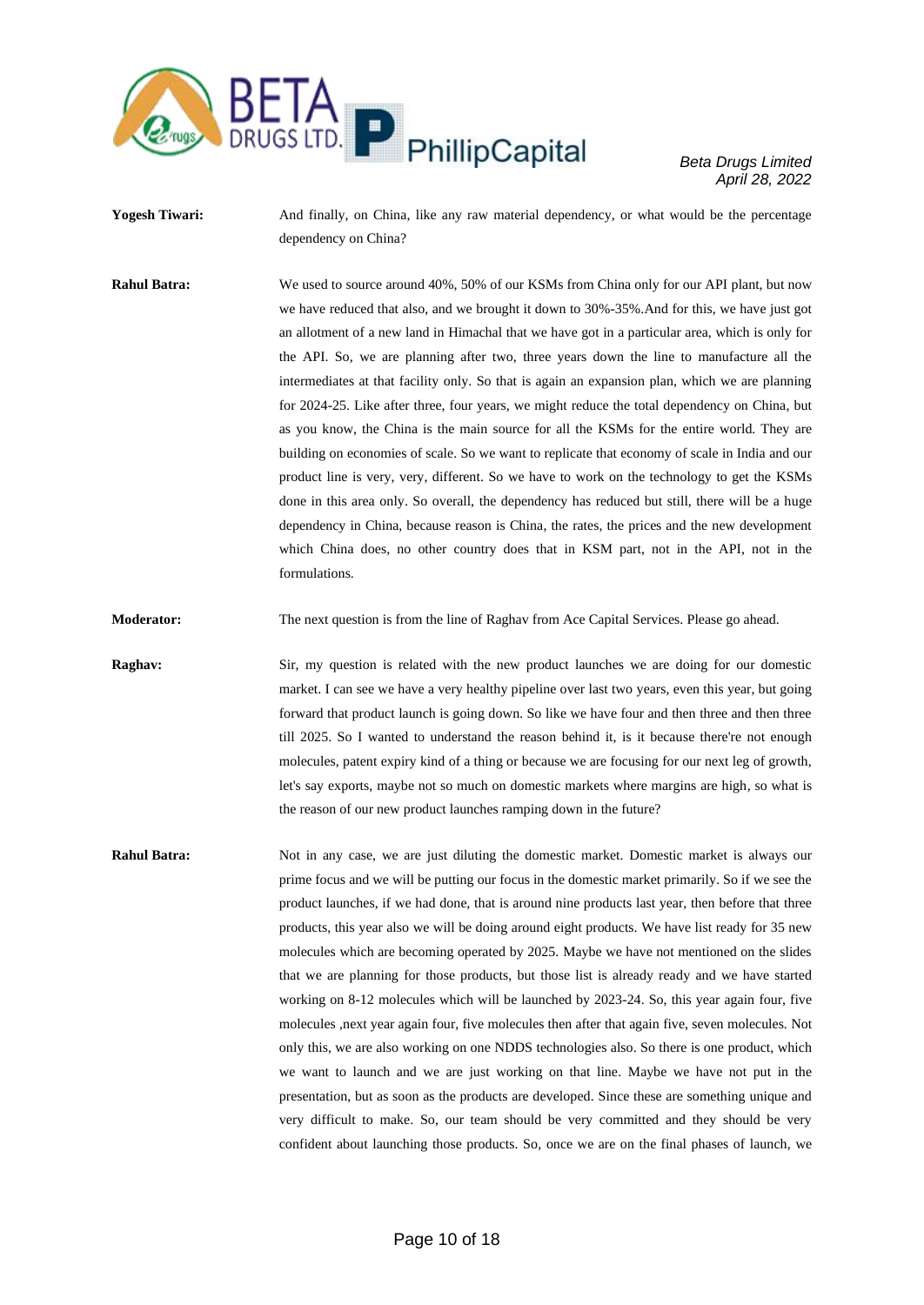

will inform you. Definitely, the pipeline is very, very huge and we are working on it very aggressively.

**Raghav:** The slide was with lesser numbers, but I understand you want to develop and then put it into the slides. Thank you. My second question was related to capacity utilization. Since we have increased the capacity, what could be our peak revenue if our 100% capacity is utilized, and when do you expect that to happen, right, and what is our current capacity, so if you can give me just these three pictures related with capacity utilization?

- **Rahul Batra:** For oral facility, we still have a leverage of 60%-70%, and if we talk about the injectable facility, so, the injectable we were like facing shortages in terms of lyophilizers. So, there we made a change, we had an addition of one new lyophilizer. So again, the leverage is still there for 40%-50% in terms of lyophilizersare concerned. In terms of API, we are adding one more line there and last year we added one reactor. For domestic market, we will be having a leverage of 30%-40% and for international market, that's a totally newly sole line. So all the exports will be happening to the new line. So, if we talk about the total revenue, we can do from this. What we have seen from our calculations that we can do a turnover of Rs.300-350 crores from this current capacity. Taking it forward, as I told you that we have acquired a land, there we got the approval, not only to make intermediate, we can have as many blocks as we want, we can have a new formulation plant there, we can have a new API plant there, we can have two separate blocks for intermediates. So expansion plan has also been on roll and for that the work had already started, the land has already been acquired.
- **Moderator:** The next question is from the line of Deepak Poddar from Sapphire Capital. Please go ahead.
- **Deepak Poddar:** Sir,I just wanted to understand something on the gross margin side. Now, you are doing a lot of work on the regulated market front as well. Currently, margin is around 50%. So maybe three to four years, how do you see gross margin panning out?
- Ashutosh Shukla: Gross margin if you see from the last year 37.8%,now it is 39%,so, it is nearly 110 basis points upward side. As Rahul ji has already told you that this is mainly 70% of our captive consumption. We are backwardly integrated. We are trying day-by-day, so new molecules could be developed in our API facility so that our raw material costs could be neutralized. We see a further reduction of say gross margins of 100 basis points to 150 basis points every year at least.
- **Deepak Poddar:** Three to four years down the line, how do you see your revenue mix from the domestic market versus the regulated market?
- **Rahul Batra:** So the mix will be, 40% will be contribution from the domestic market and 30%-35% will be from the export market, rest will be from the CRAMS business. CRAMS business will grow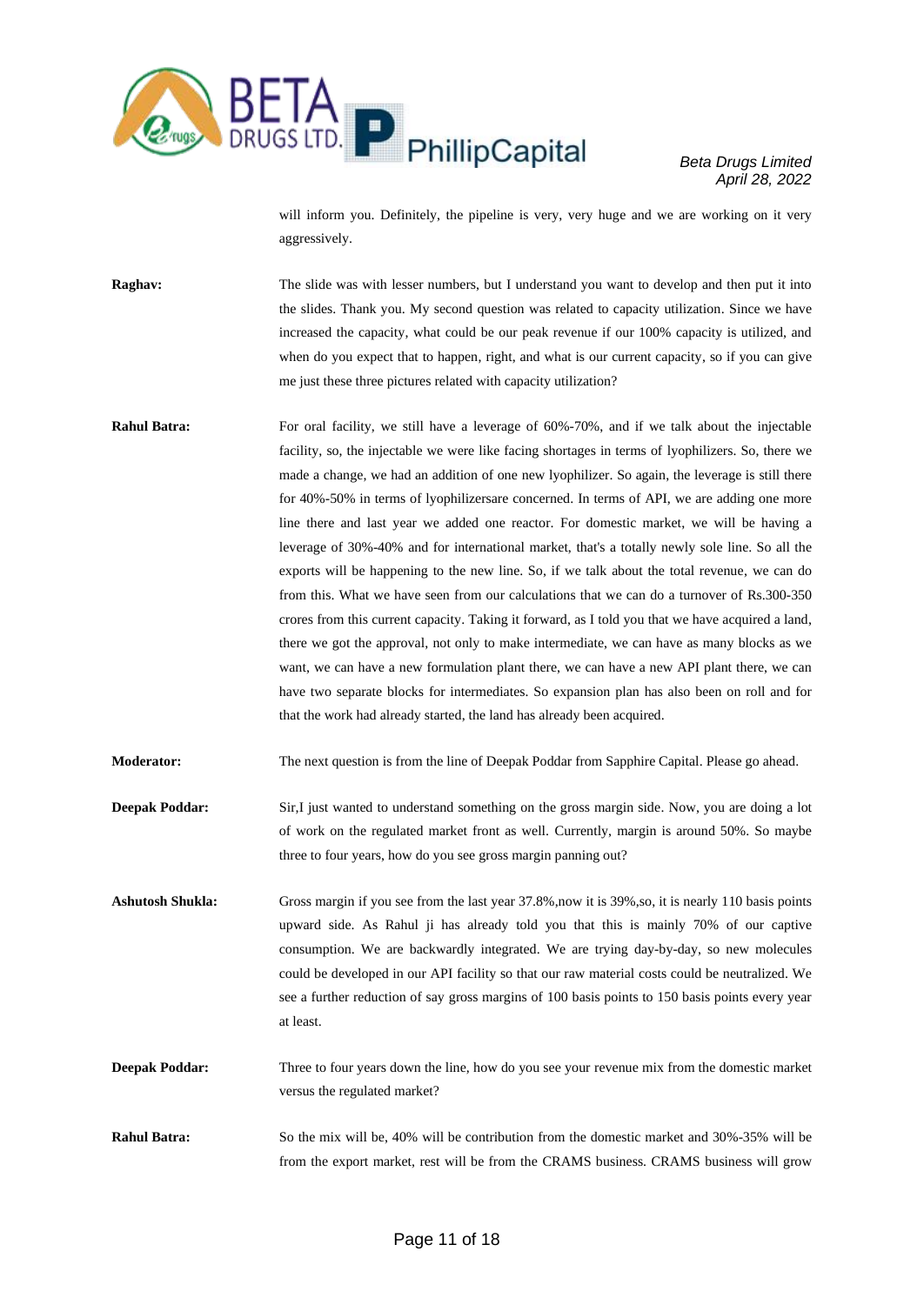

from the OEMs. The OEMs do grow at the same end but exports will rise at a faster pace in three to four years down the line, so the contribution from export site will be more.

| <b>Deepak Poddar:</b>   | That's a contract manufacturing business, right?                                                                                                                                                                                                                                                                                                                                                                                                                                                                                               |
|-------------------------|------------------------------------------------------------------------------------------------------------------------------------------------------------------------------------------------------------------------------------------------------------------------------------------------------------------------------------------------------------------------------------------------------------------------------------------------------------------------------------------------------------------------------------------------|
| A:                      | Yes.                                                                                                                                                                                                                                                                                                                                                                                                                                                                                                                                           |
| Moderator:              | We will move on to the next question, that is from the line of Aayush Agarwal from SMIFS.<br>Please go ahead.                                                                                                                                                                                                                                                                                                                                                                                                                                  |
| <b>Aayush Agarwal:</b>  | I am sorry, I missed your commentary in the last question. What is our contribution from<br>domestic, international CRAMS business individually?                                                                                                                                                                                                                                                                                                                                                                                               |
| <b>Rahul Batra:</b>     | So the domestic will be 30% to 35% and our exports will be again 30% to 35% and the<br>CRAMS will come down from 57% to 30% to 35%, although the CRAMS will grow at the<br>same pace, since we keep on providing all the new product to all our CRAMS partners, but the<br>revenue mix will be as such. As export business, we are doing very less right now and we<br>expect the good growth in the coming three to four years down the line. So the export part will<br>play a major role and revenue shift will be towards the export side. |
| <b>Aayush Agarwal:</b>  | And how much would international business be right now in absolute numbers of this<br>contribution wise?                                                                                                                                                                                                                                                                                                                                                                                                                                       |
| <b>Rahul Batra:</b>     | So we did Rs.21 crores this year.                                                                                                                                                                                                                                                                                                                                                                                                                                                                                                              |
| <b>Aayush Agarwal:</b>  | In domestic business sir?                                                                                                                                                                                                                                                                                                                                                                                                                                                                                                                      |
| <b>Rahul Batra:</b>     | Domestic, we did Rs.55 crores.                                                                                                                                                                                                                                                                                                                                                                                                                                                                                                                 |
| <b>Aayush Agarwal:</b>  | One final question on our existing brands. So we say that we have more than 110 SKUs in the<br>domestic market. So how much of top 5-10 brands or products would contribute to this Rs.55<br>crores of domestic business?                                                                                                                                                                                                                                                                                                                      |
| <b>Ashutosh Shukla:</b> | 2 brands occupy Number one position, remaining six brands are among top five. All put<br>together, if you see it contributes around 30% to overall sales.                                                                                                                                                                                                                                                                                                                                                                                      |
| <b>Moderator:</b>       | The next question is from the line of Santosh from Sky Research. Please go ahead.                                                                                                                                                                                                                                                                                                                                                                                                                                                              |
| Santosh:                | Wanted to know like if your company has plans to migrate to the main mode of stock<br>exchange. I think last year, you said it could be migrating soon.                                                                                                                                                                                                                                                                                                                                                                                        |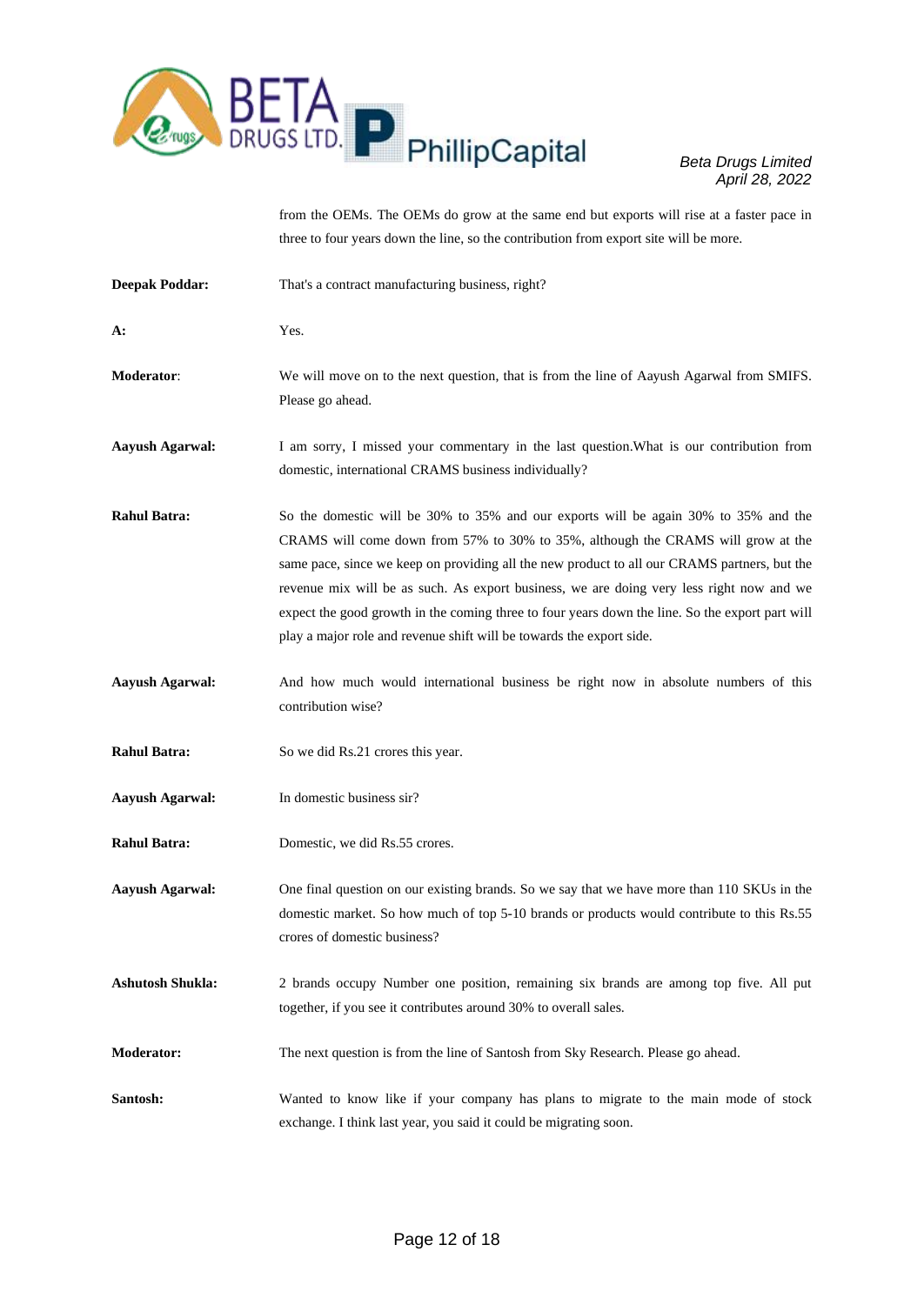

- **Rahul Batra:** I love to answer this. Actually, we have been keeping ourselves so busy with the business performances. We are just focusing on the sales and the production side and on the expansion side. So we thought let's just focus on the business part first. So moving on to the main mode of migration can be done later also, but obviously 100% that is on cards, and soon we will come back to you on this. But right now, the focus is only and only business.
- **Moderator:** The next question is from the line of Aman Vij from Astute Investment Management. Please go ahead.
- **Aman Vij:** Sir, if you can give a rough margin range of the four segments, what kind of margins do we make in CRAMS versus export, versus domestic, versus API?
- **Nipun Arora:** In CRAMS, we make a margin of somewhere around 18% to 19%. I am talking about the EBITDA margins. In own brands, we make a margin of somewhere around 30%-31%. In exports, we make a margin of 27% to 30%.In API, we make a margin of 24% to 26%.
- **Aman Vij:** If you can talk about who will be our competitors into this same product categories, if you can name some players who are maybe much bigger than us?
- **Ashutosh Shukla:** Our major competitors are Zydus Cadila, Intas, Dr. Reddy's, Natco, and to some extent, Cipla.
- **Aman Vij:** They are big players in onco, but are they also present in the same products like we are in?
- **Ashutosh Shukla:** Yes, yes, they are also present with the same product line. Apart from that, those companies are having the biologics also.
- **Aman Vij:** Sir you have talked about our domestic sales will increase dramatically from here and also exports. So in domestic, what gives us confidence that we will be able to take market share from these big players?
- **Ashutosh Shukla:** This we have been doing since last three years. Despite COVID, when the entire market was closed, the hospitals, the doctor clinics, everything, we worked very hard for new customer conversions to maintain the growth momentum. Now, we have very, very healthy customer base,that is one important thing. Secondly, we are available in all major leading hospitals in the country, not only the corporate hospitals, but even the government hospitals we are available. Thirdly, we are working very hard in penetrating tier-2 and tier-3 cities, which has given rich dividends to us in the past and it will remain in the focus for coming years down the line. And lastly, we want to focus in hematology segment and gain good market share there. As of now, the market share in hematology is low and we are on to it.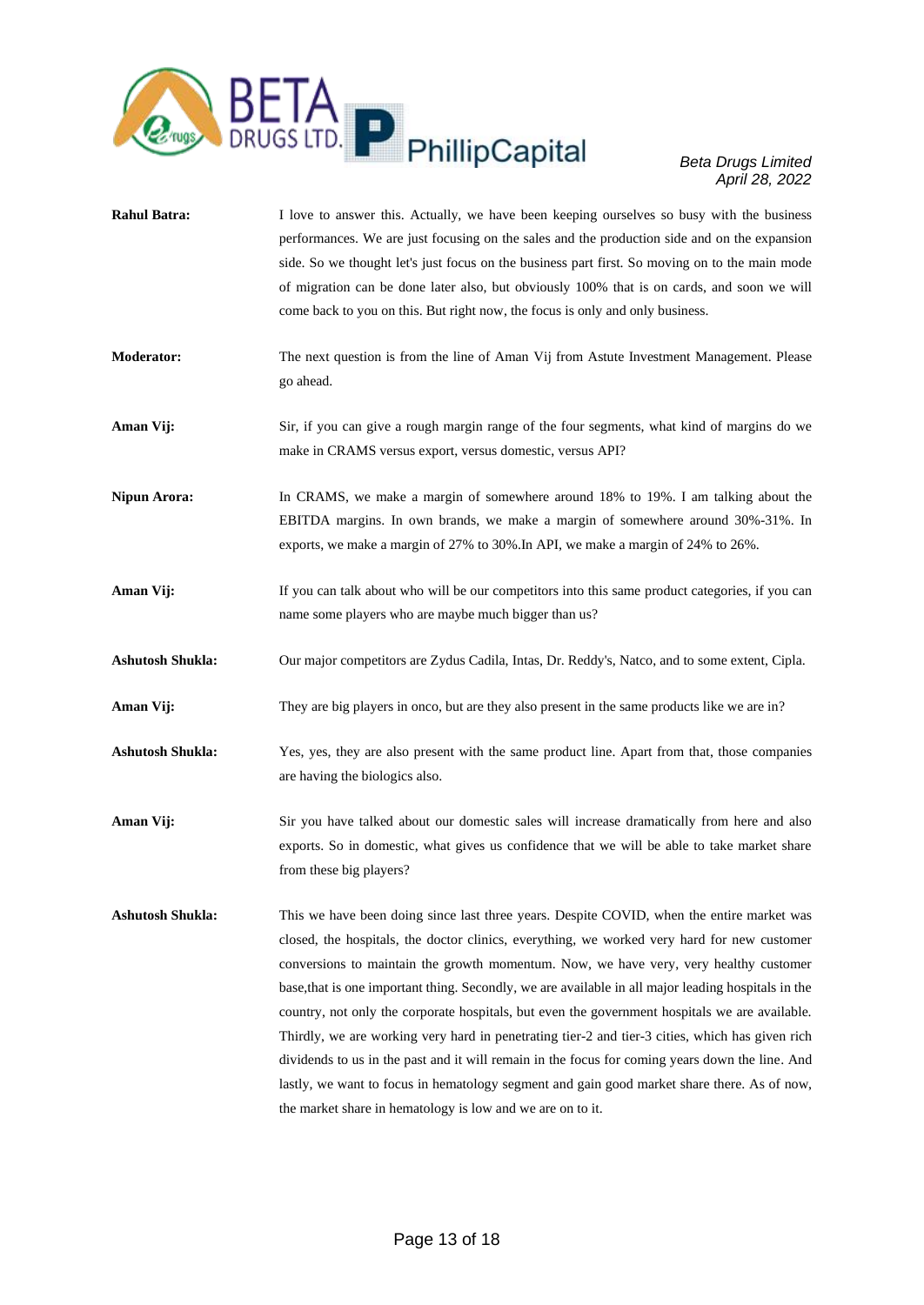

- **Aman Vij:** So if our product is in the market versus a big player like Zydus or Natco's product, will our price be much lower than these companies products and if it is what is the range, so it's like 20% lower or are the pricing same across all the players?
- Ashutosh Shukla: No, more or less the pricing is same if we compare with the competitors, but we have an edge over others because of the oral business, oral, definitely, our prices are even better than the competitors. Because for oral business, the patients take directly from the distributors, it is not driven by the pharmacy. When it comes to hospital pharmacy, they are definitely asking for margins, price is always very-very competitive, but when it comes to oral it is going directly from the distributors where we are selling the product at very good rates.
- **Moderator:** The next question is from the line of Ashish Rathi from Lucky Investment. Please go ahead.
- Ashish Rathi: The question is on CAPEX. What will be the trajectory? And also the tax rate Nipun ji if you can help me with that for FY'23 and '24?
- **Nipun Arora:** The CAPEX which we have already incurred, you've seen that, it is somewhere around Rs.18, 19crores, 7.5 crores in building andRs.11.5-crores in machinery. Further, we are not adding any CAPEX other than just adding one line in API for the new GMP. And for that also we are having enough reserves, and if we need some say one or two crores from outside, we will have it from the bank, but otherwise we are self-reliant. You have already seen our cash and cash equivalents do not exceed the outside borrowings by at least Rs.1 crore. The taxation, we have already exhausted our MAT credit balance in this year. So now we will shift Beta from 25% to 22% and the other ones are already 22% tax bracket.
- **Ashish Rathi:** Second question is to Ashutosh ji. What is the status on our hospital tie-up, how many hospitals are covered we have been able to crack in the year gone by? And anything major that is pending or we have penetrated now into all the major hospitals in India?
- **Ashutosh Shukla:** As of now, we are available in all major corporate hospitals of country barring a couple of corporate hospitals. As far as private hospitals are concerned in tier-2 and tier-3 cities, there is still a lot of scope for product entries, which we are working on currently.
- Ashish Rathi: How many you have cracked in this year?
- Ashutosh Shukla: This year, we expect entry into at least 30 to 35private hospitals and a couple of more corporate hospitals plus also we are focused in institutional business, like CGHS, army and railways.
- Ashish Rathi: How many new hospitals that we cracked in FY'22 the year gone by?
- **Ashutosh Shukla:** At least more than 30.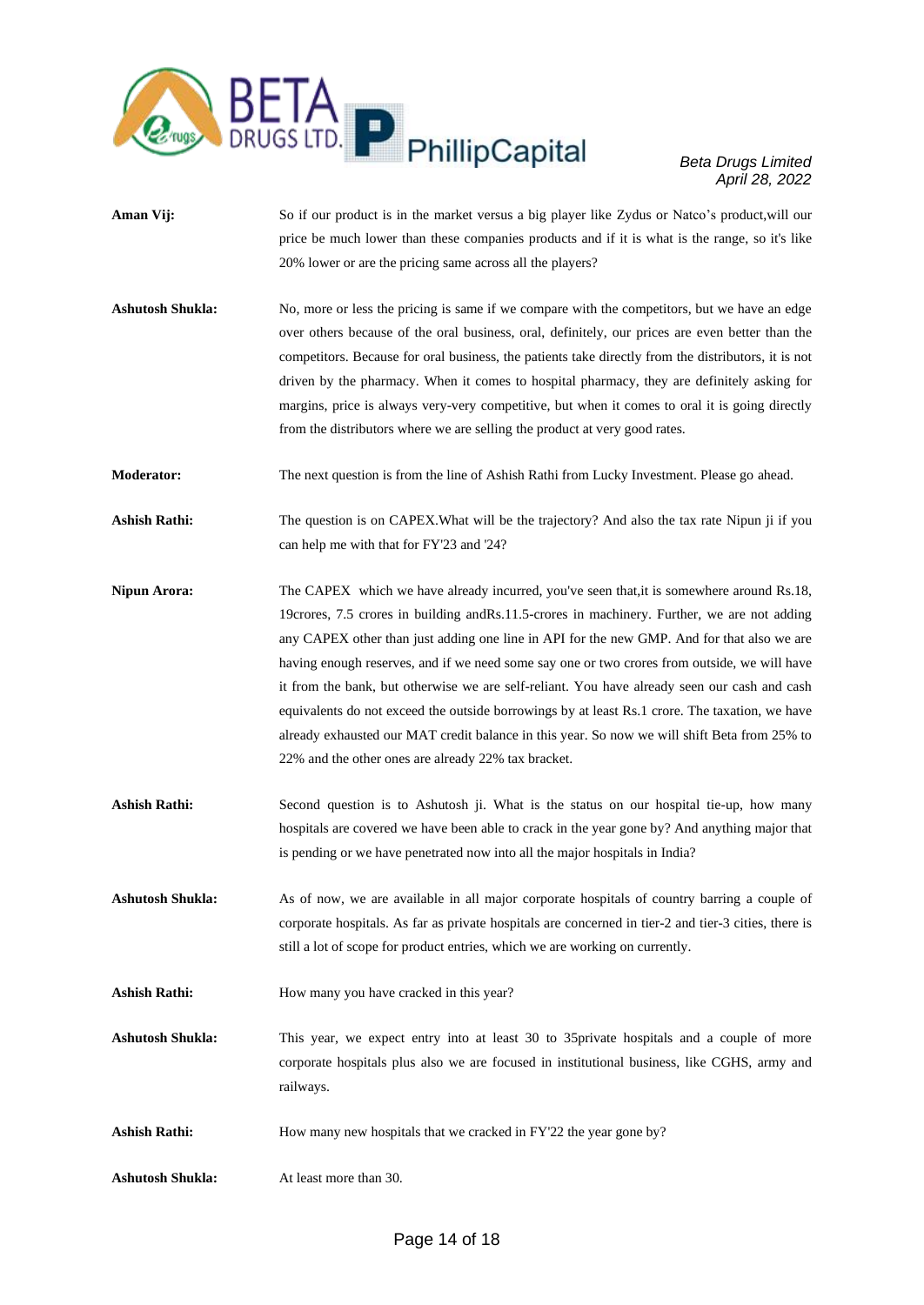

- **Moderator:** We will move on to the next question that is from the line of Aditya Mohta, an Individual Investor. Please go ahead.
- **Aditya Mohta:** Are you facing any supply side disruption from China due to current COVID outbreak over there as we are sourcing almost 30-35 KSM from there?
- **Nipunarora** No, right now we are not facing any challenges in that, and I think in future also, if that is the case, we will find some alternative for it.
- **Rahul Batra:** No, it is taking time, but everything is coming, so like maybe the delivery time is taking 30 to 40 days, earlier it was 25 days, but we are keeping enough inventory for that.
- **Moderator:** The next question is from the line of Mr. Subrata Sarkar from Mount Infra Finance. Please go ahead.
- **Subrata Sarkar:** So my question is as we told like we are planning for venturing into, like export market and possibly developed markets. So in that respect, have we done anything? Have we applied for the CGMP license and all those plant-related regulation and then in the molecule level also, have we applied for ANDA or DNA, so any update on that side number one? And number two, if you can help me to understand like, our top five and 10brands, how much does they contribute?
- **Rahul Batra:** So I will start with the export part. So yes, as I told clearly like on my initial talk, that we have filed all the registrations, and for the plant accreditations we have just started, and we have paid inspection fees for Brazil for ANVISA, which will cover the entire Latin American market, then we are having final audit from Colombia for INVIMA, that is on 15th of May, so that is also concluded, and then we have already filed the dossier for Thailand. So that will cover entire Asia and CIS. So PIC/S, INVIMA, ANVISA, all are online. For ANVISA and PIC/S, we are just waiting for the date confirmation from their side when are they coming for the audit, but for INVIMA, we have already the clearance and 15th is our final audit next month. And for the dossier part we already filed around 62 dossiers in different countries. And regarding the ANDA, we are not targeting US market as on today. So our major target market is Latin America, CIS and Southeast Asia.
- **Subrata Sarkar:** So, as of now, we are considering on the developing markets basically?
- **Rahul Batra:** These are regulated markets also because Brazil is very, very regulated and even Thailand and Southeast Asia is also very regulated, but as on today, we are not targeting US market for next two years down the line.
- **Subrata Sarkar:** No, just to understand sir, like, I know we have not applied for CGMP from US or MHAI. But like the current plants, do you think that can qualify for like US or CGMP regulation basically?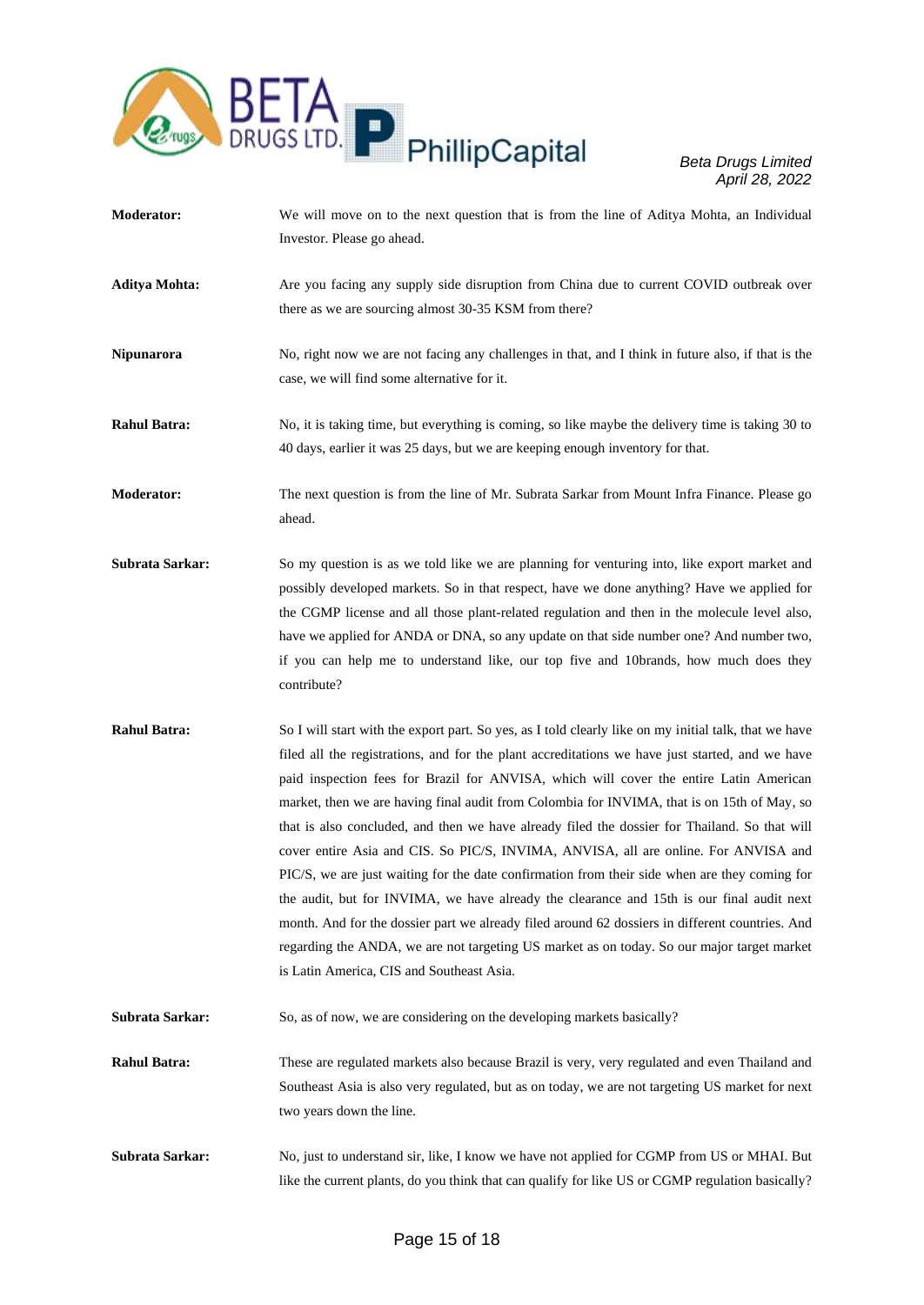

**Rahul Batra:** If you ask me, our team is self-sufficient to qualify and plants are very good enough to qualify for these accreditations. But since I told you that we are taking the baby steps, whatever things which we have decided we will first capture these, first Asia market, LATAM and CIS market, then after that, we will be coming to the regulated markets like mainly Europe. Europe, we will be targeting only for APIs as of now for 2023-24. For formulations, Europe will be considered. The inspection, we will try to conclude by 2023-24, but the registrations again will start happening in 2024-25. Yes, the plant is capable enough, sufficient enough and plant can go for any approvals.

**Moderator:** The next question is on the line of Soham Das, an individual investor. Please go ahead.

Soham Das: So looking ahead, how will you the management team, articulate your strategy primarily would like some color in terms of how your incremental sales efforts are directed, where your incremental investment is channeled, and more importantly, where your mental bandwidth is getting allocated? I will conclude my question with one last request. If you can be so kind to articulate all the strategy, your ambitions, your right to win, etc., in detail in upcoming annual report, that would be great. Not implying any jazzy or fancy looking annual report but intense discussion will be very much helpful.

- **Rahul Batra:** So, as our management bandwidth is concerned, see, the bandwidth is divided in different segments, like if we talk about Mr. Ashutosh, his bandwidth is totally on the sales side, so, how to generate the sales, where to get the sales, and how soon we can achieve this number and where we can achieve the number one position in these particular brands. So, his bandwidth is very clear, that is only sales, whether we talk about domestic or whether we talk about international. So, if we talk about the bandwidth of Mr. Nipun, our CFO, so, his bandwidth is also very clear that he has to get the lowest rate of interest, plus he has to get maximum cash reserve surplus for the company. Our bandwidth, me and along with my brother, we only think about new developments, so what is the product which is coming into the market, which product we have to develop, which line we have to select, then which are the product which can become a niche in the coming future. So we have already started working on those lines. So, we work on basically the international customers, getting those clients, building the relations with them, making them realize that yes, Beta is the only company of choice for them. Then second is only on the development part, how soon we can get the development, then how we can control this expenditure, we do not have to do much expenditure on the development part. These are the bandwidths already decided and we are working on the same bandwidth altogether.
- **Moderator:** We will move on to the next question that is from the line of Rajesh Singla, an individual investor. Please go ahead.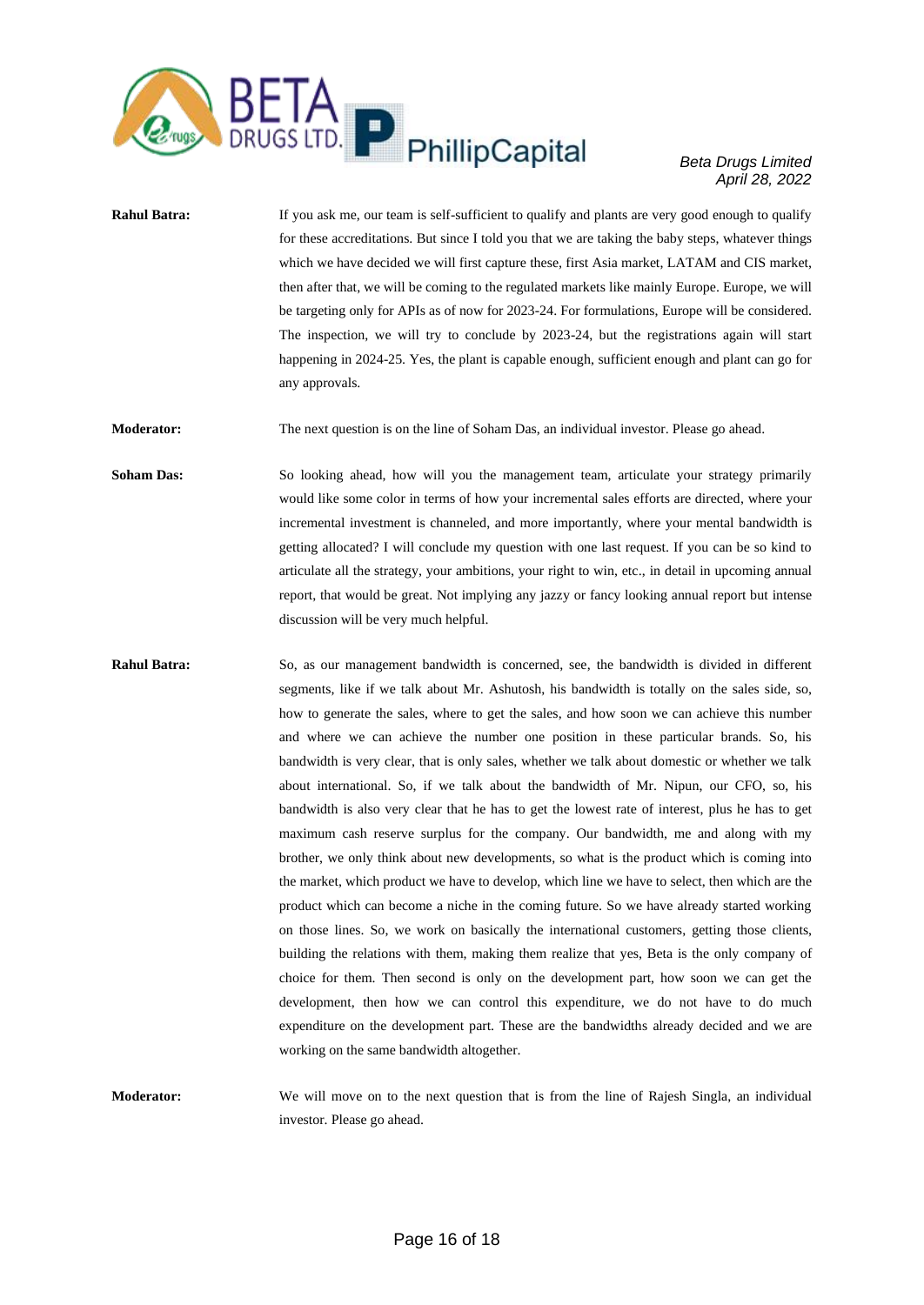

- **Rajesh Singla:** So, do you have any plans to enter the biosimilar market in the near-term or maybe say after two, three years?
- **Rahul Batra:** See, biosimilar market always sounds very interesting and we have done a preliminary research on that. We are aware of the molecules which are becoming operated in next four or five years down the line. We know manufacturers who are doing that. We have taken the cost of production from them, we have taken the initial cost on them. Then we have also done the research on which other companies in which country they are coming up with the new biosimilars. Once there is an opportunity and we have enough cash flows to handle that, we will definitely look out for the biosimilars line.
- **Rajesh Singla:** We are already growing at a very fast pace organically. So do you think that we can look for some more acquisition in the coming years to further accelerate our growth? And also, second question with respect to that would be like what stops you in guiding in terms of the growth rate above 30%,so why can't we guide for more than like say 35%-40% when we are already growing by 35%-40% in the past?
- **Rahul Batra:** Alright, so let's talk about the guidance part first. So don't you feel excited, like the company has committed 30% and they are delivering 40%-45%. So it always gives an excitement, where that company is giving a number of 30%, but still growing at 40%-45%.We believe in a strategy of saying 30%, but would try to deliver best out of our system. So this is one thing which we have always focused on. Regarding the mergers, yes, we are open for this strategy. We are in connect with many of M&A people. And we have spoken to them, we have already given our consents also. In case we find any opportunity in oncology line where we find that this product or this acquisition can double our revenues and give us some good inorganic growth in the coming years, we will explore that opportunity and we will definitely go for it. So, there is no roadblock in terms of any acquisition. The mindset is very, very open and we will be open for any opportunity of that sort.
- **Moderator:** Ladies and gentlemen, due to time constraint, that was the last question. I now hand the conference over to Mr. Batra for his closing comments.
- **Rahul Batra:** Thank you so much, everyone, for attending the call. We know the situation that we are in COVID times, we do not know when a country comes under lockdown. So as for the last question, the guidance we give 30% is only for the reason that there might be some circumstances where we are not able to produce results. So 30% is our benchmark which we have taken which we will try to do .I'm not sure whether 30% is sustainable or not for next 3-4 years. We do not know the scenario right now. But the vision we have right now is that we will be doing 30% in next 3-4 years down the line and we will be achieving those sales and we will make our international presence more particular and we will show you the figures like where each and every segment has contributed. So this is what all. Thank you, everyone.